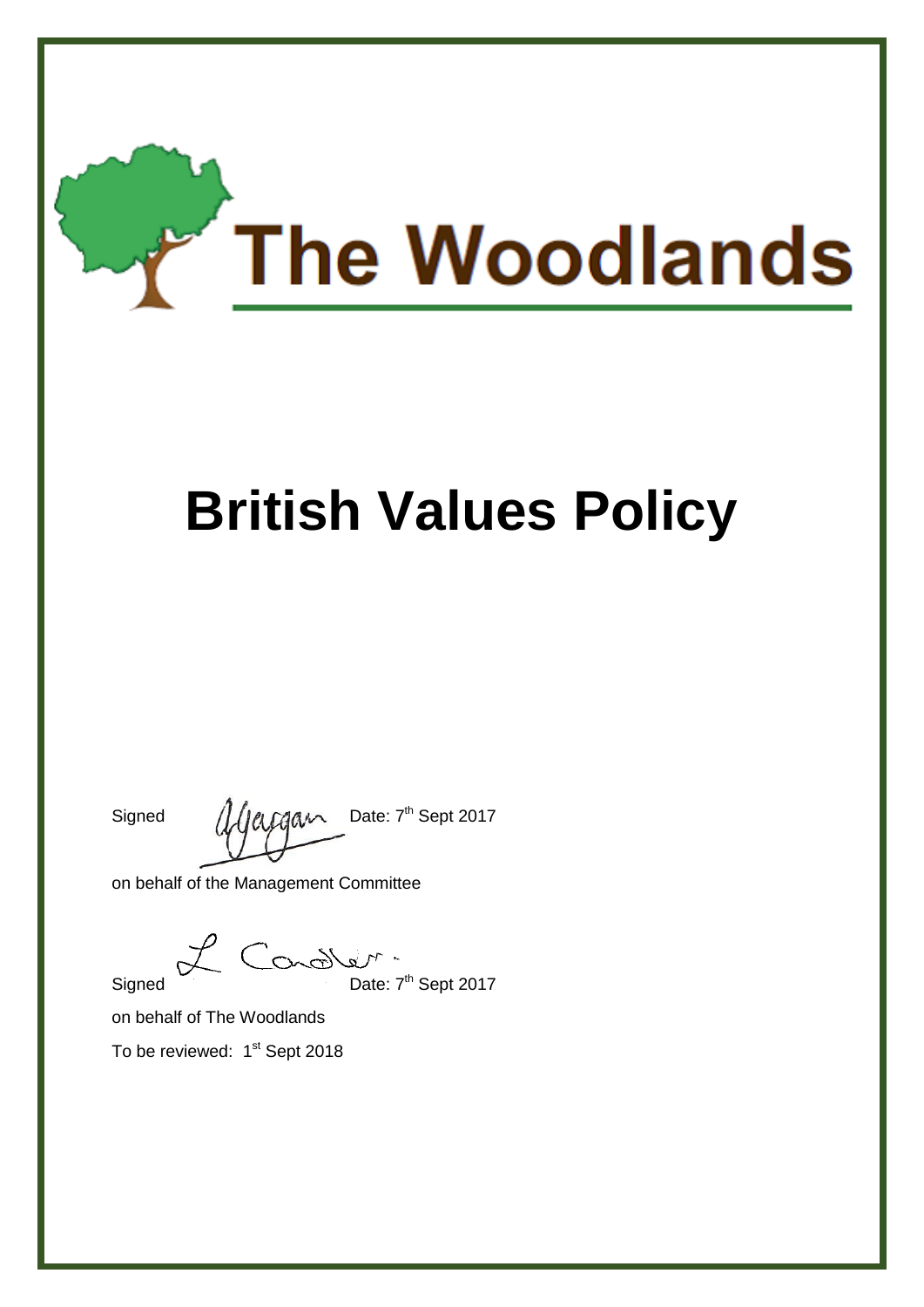This policy gives guidance to staff on British Values and should be read alongside the Teaching and Learning Policy, SMSC Policy and Behaviour Policy.

#### **Introduction**

As of September 2014, the DfE requires all schools to promote the historical and current values that underpin the national identity known as "being British". Within this, all schools are required to ensure that the curriculum actively promotes these fundamental British values.

# **What is "Britishness"?**

The Department for Education defines British Values as:

- democracy
- the rule of law
- individual liberty and mutual respect
- tolerance of those with different faiths and beliefs

| <b>Ofsted Version</b>                 | <b>DfE Version</b>                           |
|---------------------------------------|----------------------------------------------|
| Democracy                             | Respect for democracy and support for        |
|                                       | participation in the democratic process      |
| The rule of law                       | Respect for the basis on which the law is    |
|                                       | made and applies in England                  |
|                                       | Support for equality of opportunity for all  |
| Individual liberty                    | Support and respect for the liberties of all |
|                                       | within the law                               |
| Mutual respect and tolerance of those | Respect for and tolerance of different       |
| with                                  | faiths and religious and other beliefs       |
| different faiths and beliefs          |                                              |

#### **What does 'Actively promote …' mean?**

- Focus on, and show how, the school's work is effective in securing these values
- Challenging pupils, staff or parents who express opinions contrary to British values

#### **Rationale**

The Woodlands is committed to serving our community and surrounding areas. We recognise that the United Kingdom is a richly diverse, multicultural and multi-faith country, and understand our responsibility in promoting and encouraging a culture and ethos that upholds British Values.

Our school is highly inclusive and reflects British values in all that we do. We nurture our learners on their journey through life so they can grow into safe, caring, democratic, responsible and tolerant adults who make a positive difference to British society and to the world. We encourage our learners to be creative, unique, open-minded and independent individuals, respectful of themselves and of others in our school, our local community and the wider world.

**Aims**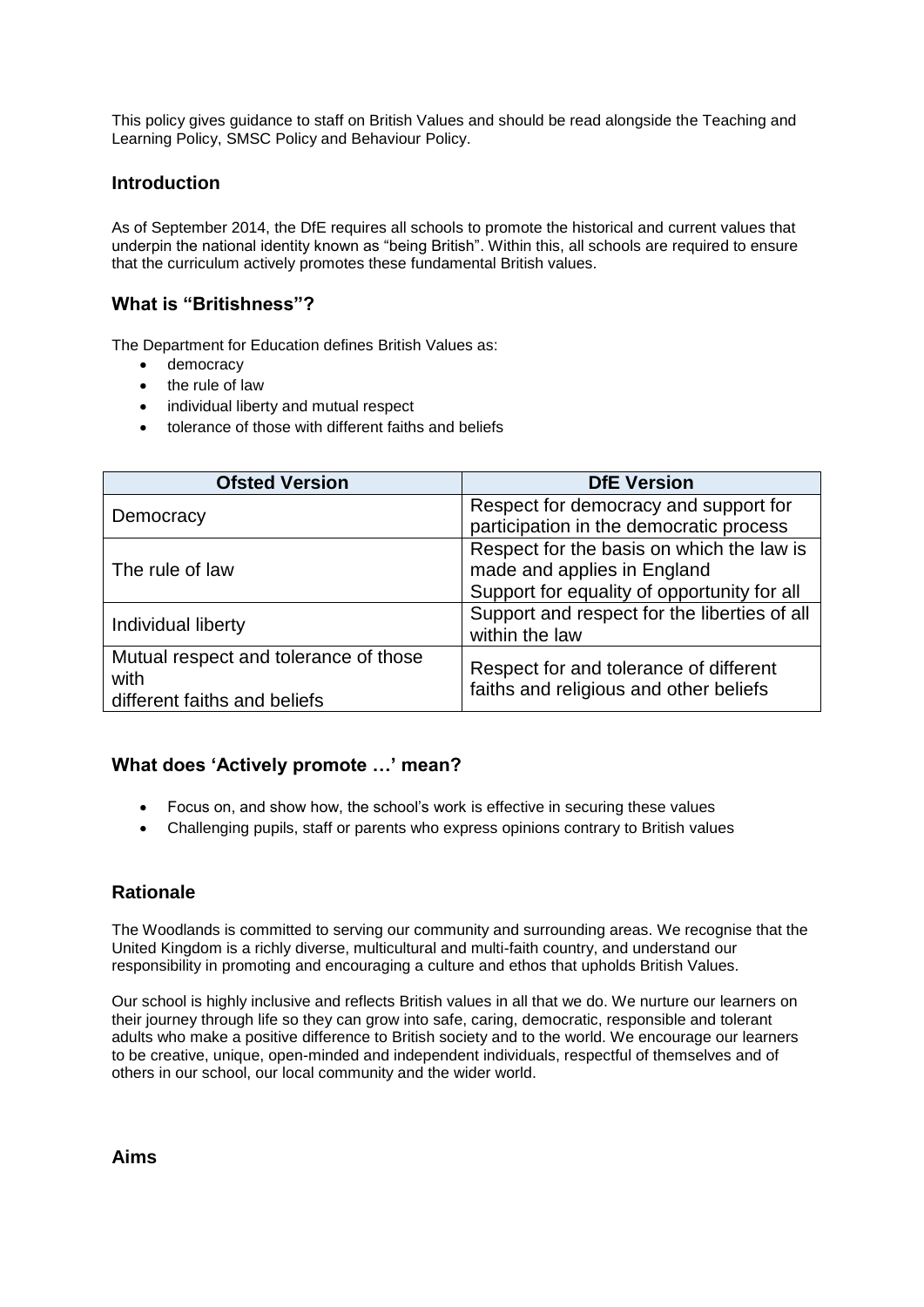At the Woodlands – and in line with the individual pupils' capacity to understand the concepts and ideas – we aim to:

#### **Democracy**:

- Provide pupils with a broad general knowledge of, and promote respect for, public institutions and services
- Teach pupils how they can influence decision-making through the democratic process
- Include in the curriculum information on the advantages and disadvantages of democracy and how it works in Britain
- Encourage pupils to become involved in decision-making processes and ensure they are listened to in school
- Hold 'mock elections' so pupils learn how to argue and defend points of view
- Help pupils to express their views
- Teach pupils how public services operate and how they are held to account
- Model how perceived injustice can be peacefully challenged

#### **Rule of law**

- Ensure school rules and expectations are clear and fair
- Help pupils to distinguish right from wrong
- Help pupils to respect the law and the basis on which it is made
- Help pupils to understand that living under the rule of law protects individuals
- Include visits from the police in the curriculum
- Teach pupils aspects of both civil and criminal law and discuss how this might differ from some religious laws
- Develop restorative justice approaches to resolve conflicts

#### **Individual liberty**

- Support pupils to develop their self-knowledge, self-esteem and self-confidence
- Encourage pupils to take responsibility for their behaviour, as well as knowing their rights
- Model freedom of speech through pupil participation, while ensuring protection of vulnerable pupils and promoting critical analysis of evidence
- Challenge stereotypes
- Implement a strong anti-bullying culture
- Follow the UNICEF rights respecting schools agenda

#### **Respect and tolerance**

- Promote respect for individual differences
- Help pupils to acquire an understanding of, and respect for, their own and other cultures and ways of life
- Challenge prejudicial or discriminatory behaviour
- Organise visits to places of worship
- Develop links with faith communities
- Develop critical personal thinking skills
- Discuss differences between people, such as differences of faith, ethnicity, disability, gender or sexuality and differences of family situations, such as looked-after children or young carers

# **Teaching and Learning**

Every school is expected to ensure that its curriculum enables the pupils to explore what it means to be British. Within this, schools are encouraged to develop the pupils' ability to:

Describe their own identities and the groups that they feel they belong to;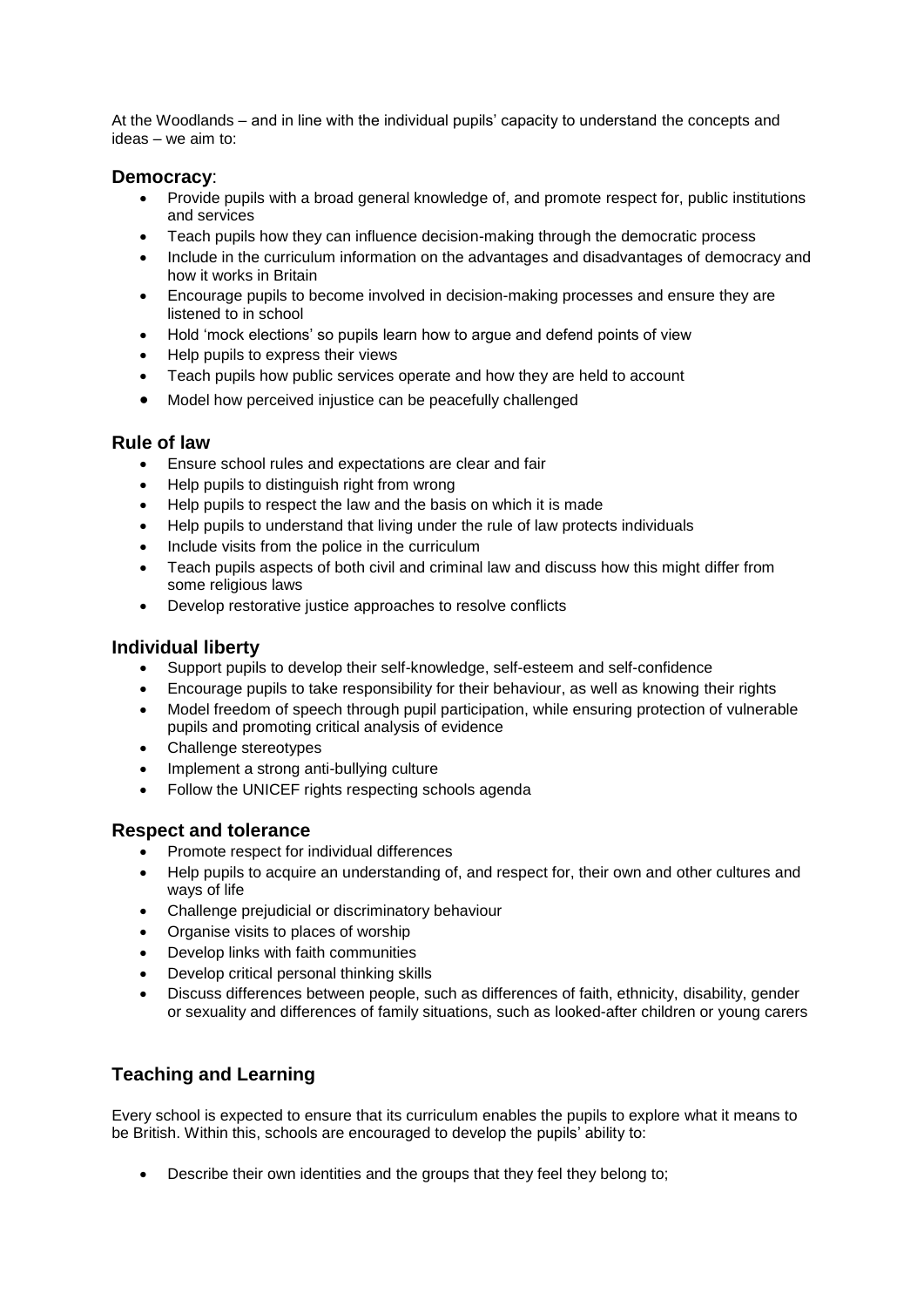- Recognise different identities and experiences;
- Appreciate that identity consists of many factors;
- Recognise that each person's identity is unique and can change;
- Begin to understand the idea of stereotypes.

At The Woodlands, children have been involved/are involved in the following types of activities linked to British Values:

#### **Democracy**

- All learners are encouraged to debate topics of interest, express their views and make a meaningful contribution to the running of the school on matters that directly involve them. Learners also have the opportunity to have their voices heard through pupil questionnaires and pupil surveys.
- At Key Stage 3 and 4, learners chose the school uniform themselves.
- Learners contribute in the construction of the timetable.
- Learners have input on the rewards system.
- Learners have had involvement in the selection processes of new staff.

#### **Rule of Law**

- School rules and expectations are clear, fair and regularly promoted.
- Learners are always helped to distinguish right from wrong, in the classroom and in the local and wider community.
- Learners are encouraged to respect the law and The Woodlands enjoys visits from and to authorities such as the Police, Fire Service, etc. to help reinforce this message.
- The Behaviour and Anti-Bullying policies set out a zero tolerance baseline for any form of aggression, abuse or violence, which extends to learners, staff and parents and carers.

#### **Individual Liberty**

- Within school, learners are actively encouraged, and given the freedom to make choices, knowing that they are in a safe and supportive environment.
- Learners are supported to develop their self-knowledge, self-esteem and self-confidence.
- Learners are encouraged to take responsibility for their behaviour and our intensive pastoral support reinforces the importance of making the right choices.
- Learners are encouraged to know, understand and exercise their rights and personal freedoms and are advised how to exercise these safely, for example through our e-safety teaching and PSHE and Citizenship lessons.
- Vulnerable pupils are protected and stereotypes challenged. A strong anti-bullying culture is embedded in the school and any form of bullying is challenged and addressed. The school also operates a robust system of logging incidents.
- We actively challenge any individual expressing opinions contrary to fundamental British Values, including extremist views.

#### **Mutual Respect and Tolerance of Those with Different Faiths and Beliefs**

- Respect is one of the core values of our school. The learners are helped to know and understand that it is expected that respect is shown to everyone.
- Learners are helped to acquire an understanding of, and respect for, their own and other cultures and ways of life.
- Staff and learners are encouraged to challenge prejudicial or discriminatory behaviour.
- Through the PSHEE curriculum and the ethos of the school, learners are encouraged to discuss and respect differences between people, such as differences of faith, ethnicity, disability, gender or sexuality and differences of family situations.